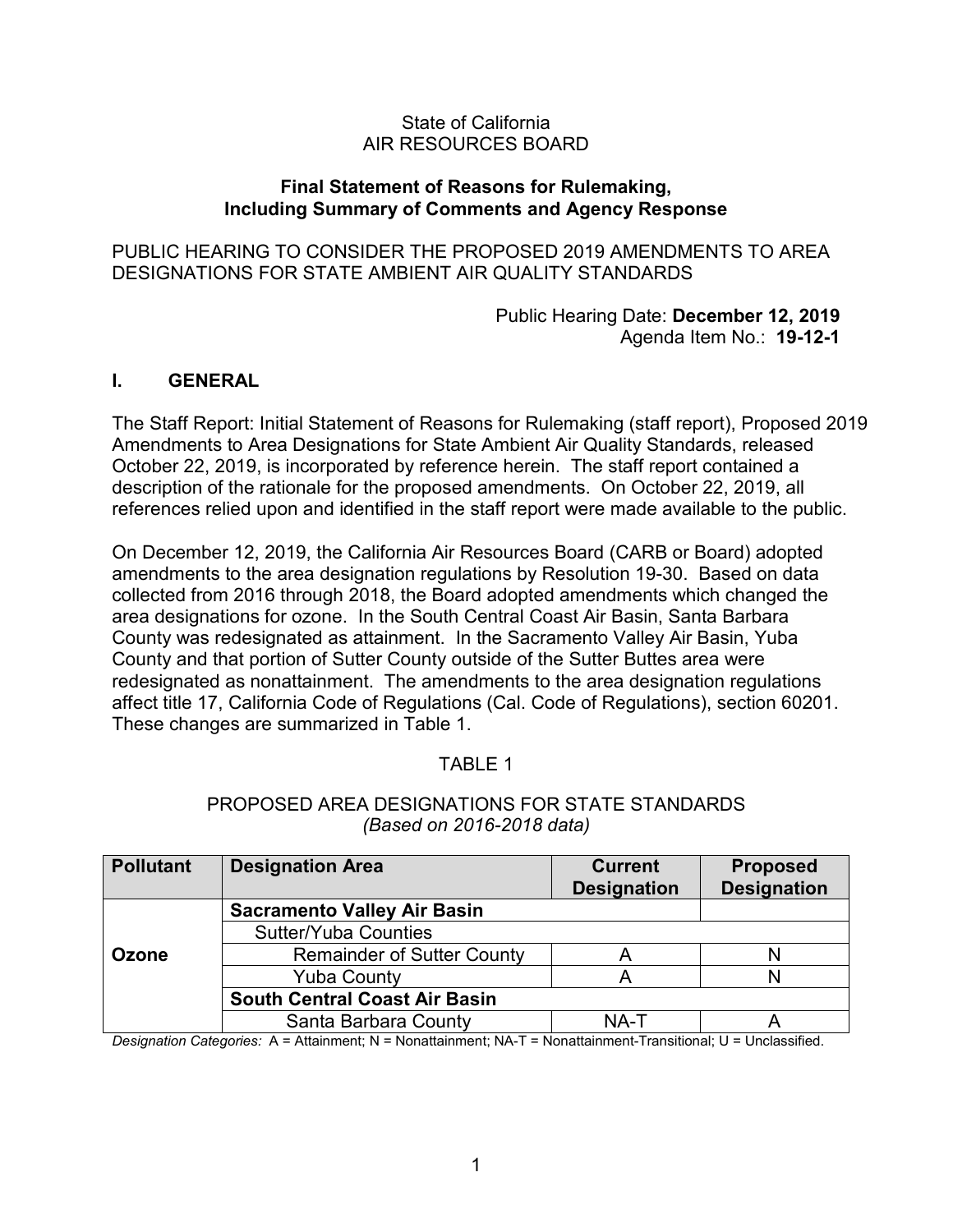### **A. MANDATES AND FISCAL IMPACTS TO LOCAL GOVERNMENTS AND SCHOOL DISTRICTS**

The Board has determined that this regulatory action will not result in a mandate to any local agency or school district the costs of which are reimbursable by the State pursuant to Part 7 (commencing with section 17500), Division 4, Title 2 of the Government Code.

 A change in area designation status can result in a change in reporting requirements for local air districts, which are local government agencies. The proposed amendments could result in both cost outlay and savings to local government agencies.

 The change in Yuba and most of Sutter Counties from attainment to nonattainment for ozone will reinstitute reporting requirements under the Health and Safety Code sections 40910-40930 and may result in some costs to the Feather River Air Quality Management District (Feather River District) which oversees these two counties.

 The Feather River District will be required to reinstitute a report to the Board of its plan to achieve the air quality standards every three years (triennial report in the 2021/2022 fiscal year), or an annual update to this plan (annual updates in 2020/2021 and 2022/2023). According to Feather River District staff, the triennial report usually takes about seventy hours to prepare at a cost of \$84 per hour of staff time. They also incur costs for legal review (\$500), publication of a public notice (\$500), and compensation for the Feather River District board (\$900). The cost of a triennial report is then estimated to be \$7,780 (i.e., \$84 wage and benefit rate x 70 hours + \$500 legal + \$500 publication + \$900 board). The two annual updates each take approximately ten hours to prepare at a cost of \$84 per hour of staff time, with a lower legal review cost of \$200 but full compensation for the Feather River District board (\$900), according to the Feather River District staff. The cost of each annual update is estimated to be \$1,940 (i.e., \$84 wage and benefit rate x 10 hours + \$200 legal + \$900 board). Therefore, the total cost to the Feather River District will amount to \$11,660 [i.e., \$7,780 + (2 x \$1,940)] over the three-year period. The annual cost amounts to \$1,940 in the next fiscal year (2020/2021), \$7,780 in the 2021/2022 fiscal year, and \$1,940 in the 2022/2023 fiscal year.

 The change in Santa Barbara County from nonattainment-transitional to attainment for ozone will suspend reporting requirements under the Health and Safety Code sections 40910-40930 and may result in some cost savings to the Santa Barbara Air Pollution Control District (Santa Barbara District) which oversees this county.

 plan to achieve the air quality standards every three years (triennial report in 2021/2022 2022/2023). According to Santa Barbara District staff, the triennial report usually takes about two hundred and forty (240) hours to prepare at a cost of \$160 per hour of staff time. They also incur costs for legal review (\$1,000), and publication of a public notice (\$100). The cost of a triennial report is then estimated to be \$39,500 (i.e., \$160 wage and benefit rate x 240 hours + \$1,000 legal + \$100 publication). The two annual The Santa Barbara District is no longer required to submit a report to the Board of its fiscal year), or an annual update to this plan (annual updates in 2020/2021 and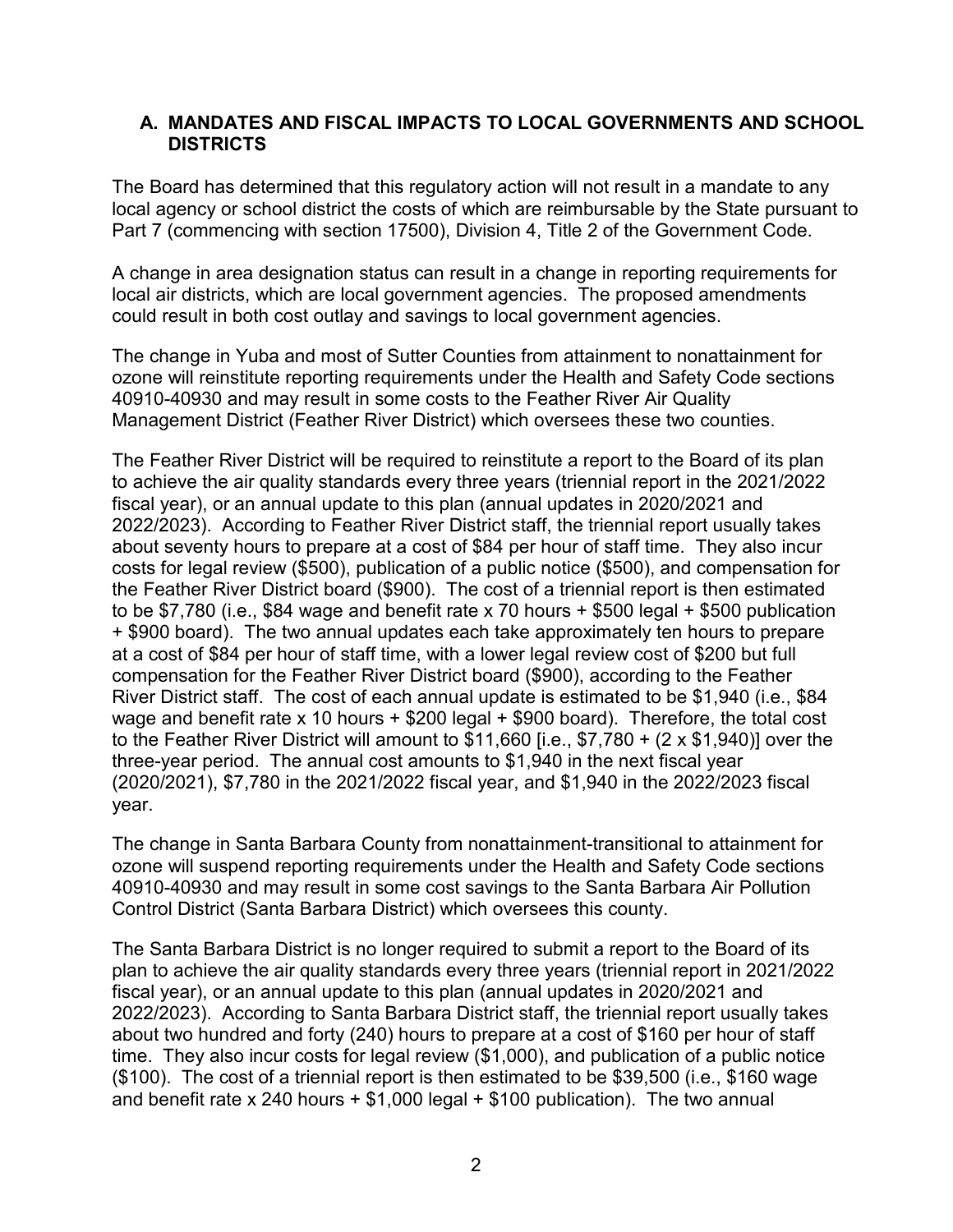updates each take approximately two hours to prepare at a cost of \$160 per hour of staff time, according to the Santa Barbara District staff. The cost of each annual update \$320)] over the three-year period. The annual savings amount to \$320 in the next fiscal is estimated to be \$320 (i.e., \$160 wage and benefit rate x 2 hours). Therefore, the total cost savings to the Santa Barbara District will amount to \$40,140 [i.e., \$39,500 + (2 x year (2020/2021), \$39,500 in the 2021/2022 fiscal year, and \$320 in the 2022/2023 fiscal year.

The proposed amendments would, therefore, result in a total lifetime cost savings of approximately \$28,500 (i.e., cost savings of \$40,140 – costs of \$11,660) to all affected air districts.

 Pursuant to Government Code, section 11346.9 (a) (2), the costs to local agencies would be non-reimbursable because the proposed amendments would not constitute a new obligation. The proposed regulatory action would trigger reporting requirements under the Health and Safety Code sections 40910-40930 and potentially create costs to one local air district, which is not reimbursable by the State under Government Code, title 2, division 4, part 7 (commencing with section 17500), and cost savings to another local air district by allowing the suspension of the reporting requirements under the Health and Safety Code sections 40910-40930. As such, the proposed amendments neither require local agencies to undertake a new program nor provide an increased level of service in an existing program. (See Cal. Govt. Code section 17514.)

The Board has determined that this regulatory action will not have a significant statewide adverse economic impact directly affecting businesses, including the ability of California businesses to compete with businesses in other states, or on representative private persons.

In accordance with Government Code section 11346.3, the Board has determined that this regulatory action will not affect the creation or elimination of jobs within the State of California, the creation of new businesses or elimination of existing businesses within the State of California, or the expansion of businesses currently doing business within the State of California.

In addition, the Board has determined that there will be no, or an insignificant, potential cost impact, as defined in Government Code section 11346.53(e), on private persons or businesses directly affected resulting from this regulatory action.

 Finally, the Executive Officer has determined, pursuant to title 1, Cal. Code of because the proposed regulatory action does not contain any requirements for action. Regulations, section 4, that this regulatory action will not affect small businesses

# **B. CONSIDERATION OF ALTERNATIVES**

 Health and Safety Code section 39608 requires an annual review of the area designations for State standards. The proposed area designations reflect the most current and complete ambient air quality data, collected from 2016 through 2018. The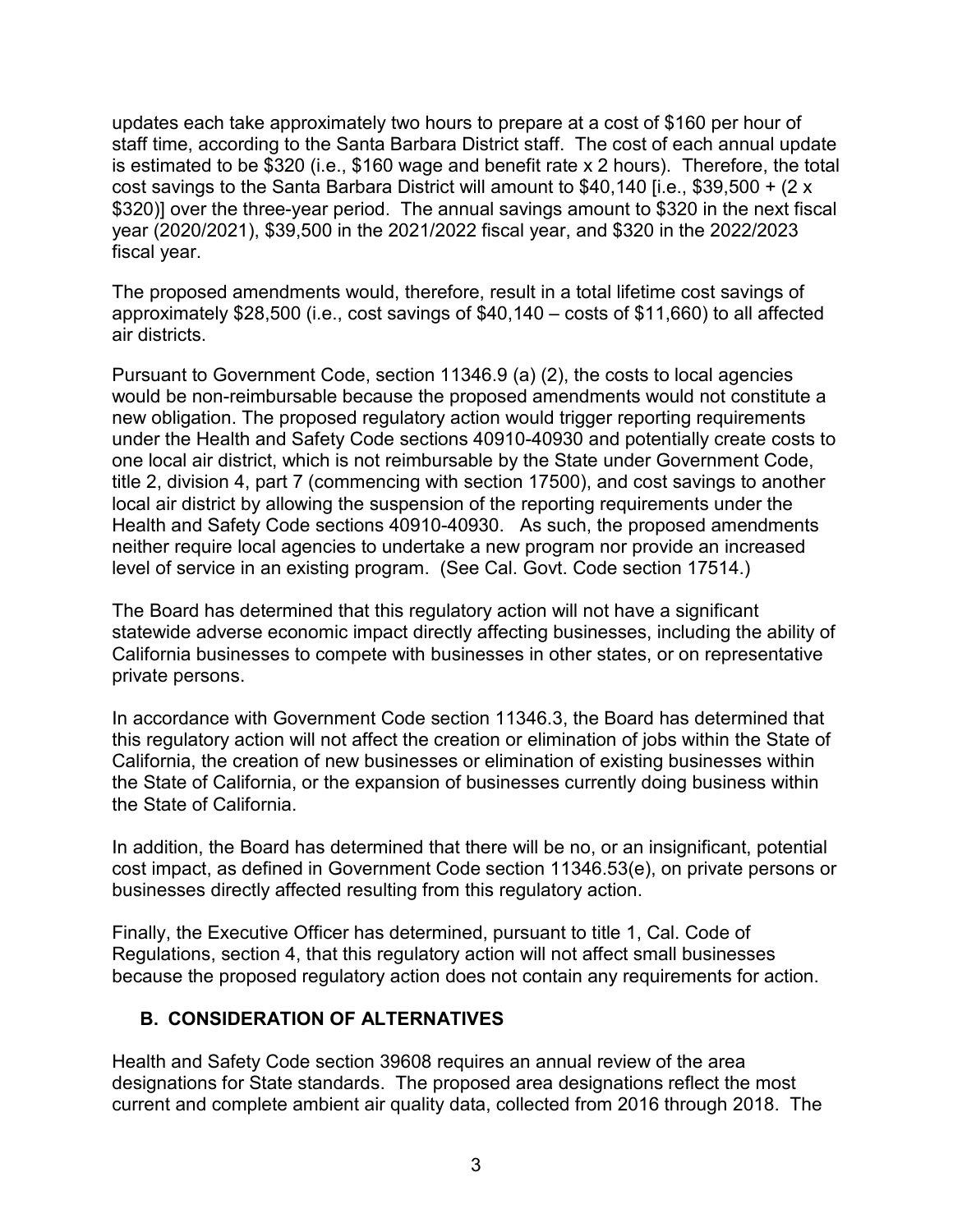no action alternative. However, based on the available data, the Board found that the to inform the public about the healthfulness of air quality. Board considered the potential alternatives to the proposed amendments, namely the proposed amendments are more appropriate than the no action alternative, which would not be consistent with State law. Furthermore, the no action alternative would not serve

For the reasons set forth in the staff report, in staff's comments and responses at the hearing, and in this Final Statement of Reasons, the Board determined that no alternative considered by the agency would be more effective in carrying out the purpose for which the regulatory action was proposed, or would be as effective and less burdensome to affected private persons, or would be more cost-effective to affected private persons and equally effective in implementing the statutory policy or other provisions of law than the action taken by the Board.

 standards are being met. This information allows the public to make more educated In rejecting the no action alternative, the Board determined the proposed amendments give the public, businesses, and government an indication of whether the health-based decisions regarding personal health and residency, as well as participation in outdoor activities. In addition, businesses and government are given the opportunity to make informed decisions regarding worker health and safety.

# **II. MODIFICATIONS MADE TO THE ORIGINAL PROPOSAL**

## **A. MODIFICATIONS APPROVED AT THE BOARD HEARING AND PROVIDED FOR IN THE 15-DAY COMMENT PERIOD**

 There were no modifications to the original proposal. The amended regulations, which the the staff report released October 22, 2019. Board adopted, are identical to those initially proposed by the staff and made available in

# **B. NON-SUBSTANTIAL MODIFICATIONS**

There were no non-substantial modifications to the original proposal.

# **III. DOCUMENTS INCORPORATED BY REFERENCE**

No documents are incorporated by reference in this regulation.

# **IV. SUMMARY OF COMMENTS AND AGENCY RESPONSE**

 at the Board Hearing. This comment was not responsive to the amendments in this One written comment was received during the 45-day comment period in response to the December 12, 2019, public hearing notice, and written and oral comments were presented rulemaking and therefore no response is needed.